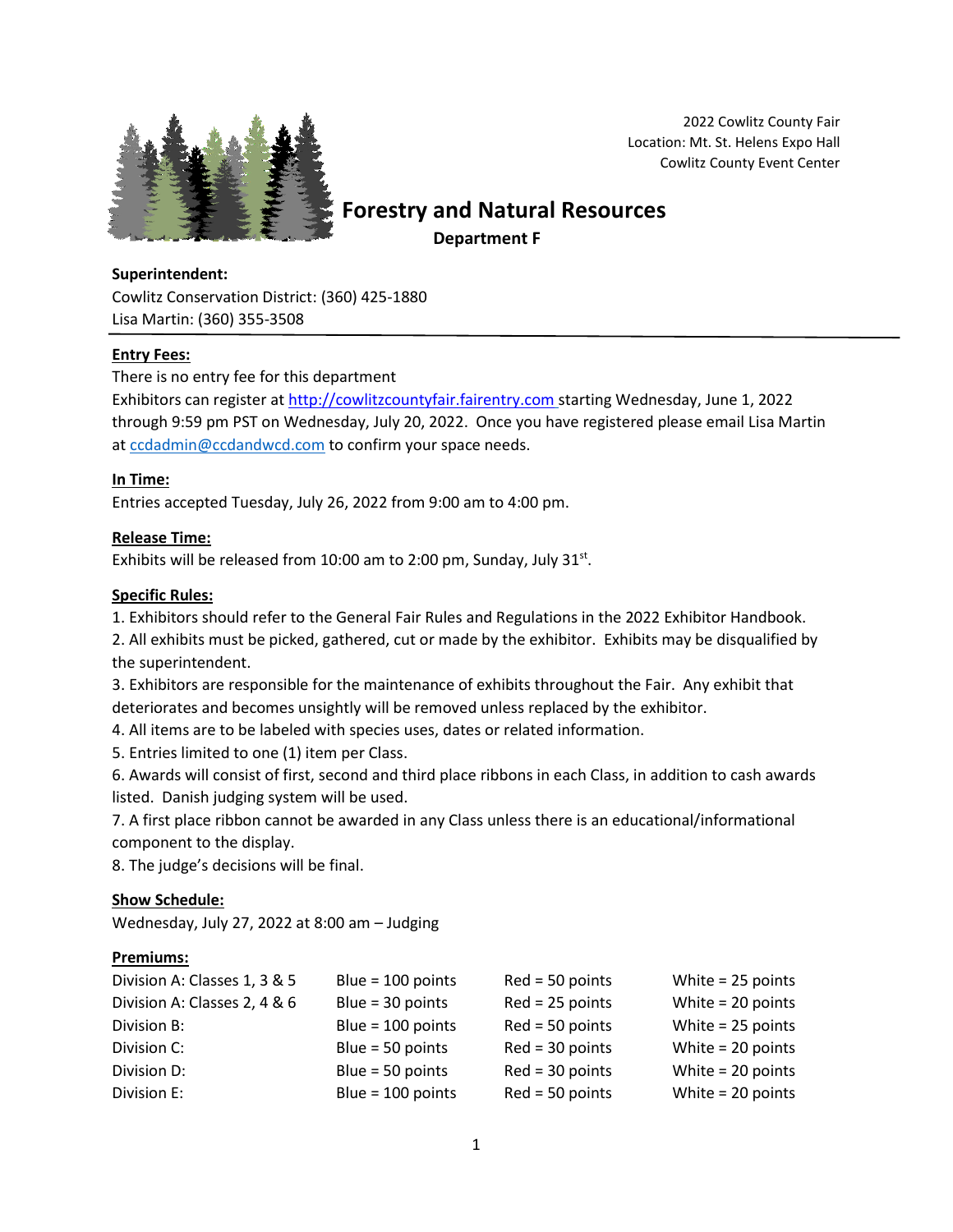| Division F: Classes 1-3 | Blue = $15$ points  | $Red = 10$ points | White $=$ 5 points  |
|-------------------------|---------------------|-------------------|---------------------|
| Division F: Class 4     | Blue = $25$ points  | $Red = 15$ points | White $= 10$ points |
| Division F: Class 5     | Blue = $50$ points  | $Red = 25$ points | White $= 20$ points |
| Division F: Class 6     | Blue = $100$ points | $Red = 50$ points | White $= 25$ points |
| Division F: Classes 7-8 | Blue = $40$ points  | $Red = 30$ points | White $= 20$ points |
| Division G: See Below   |                     |                   |                     |

#### **Special Awards:**

Best in Show = 100 points & Rosette Best in Class = 100 points & Rosette Most Educational = 100 points & Rosette Special Award = 100 points & Rosette Superintendent Award = 100 points & Rosette Honorable Mention = Ribbon

#### **Division A: ADULT – DISPLAY DEPICTING NATURAL RESOURCE PRACTICES** (16 years and older)

Display Depicting Natural Resource Practices

This division will be judged on the basis of originality, accuracy, and educational value. The exhibitor must develop an original exhibit telling a story about local natural resource use or management. Natural resources include: the forest, water or mineral resources of Cowlitz County. Pictures may be used. Theme must be labeled.

#### **Classes:**

*Proof of organization required for all organization or business displays*

- 1. Forest Practices Display by an Organization or Business Large Display
- 2. Forest Practices Display by an Organization or Business Small Display
- 3. Natural Resource Practice Display (not forest practices) by an Organization or Business Large Display
- 4. Natural Resource Practice Display (not forest practices) by an Organization or Business Small Display
- 5. Display by an Individual Large Display
- 6. Display by an Individual Small Display

Suggestions for Individual Displays include: Forest use and management; recreational, industrial or wildlife use of different environments

## **Division B: ADULT – OLD TIME LOGGING AT LEAST 25 YEARS OLD** (Please label and date items) **Classes:**

1. Old Time Logging Equipment – Felling and bucking tools, etc.

2. Photos of Old Time Forestry – Tree planting, logging, transport. Pictures must be captioned, mounted, identified with owner's name and protected against loss. The Department and the Fair Board cannot be responsible for pictures, but every possible precaution will be taken to protect them.

## **Division C: ADULT – INDUSTRIAL FOREST PRODUCTS PRODUCED BY EXHIBITOR**

## **Classes:**

1. Examples of Principle Forest Utilization (example: Timber)

2. Alternative Forest Products (Ornamental/floral use, recycled wood pre-cuts)